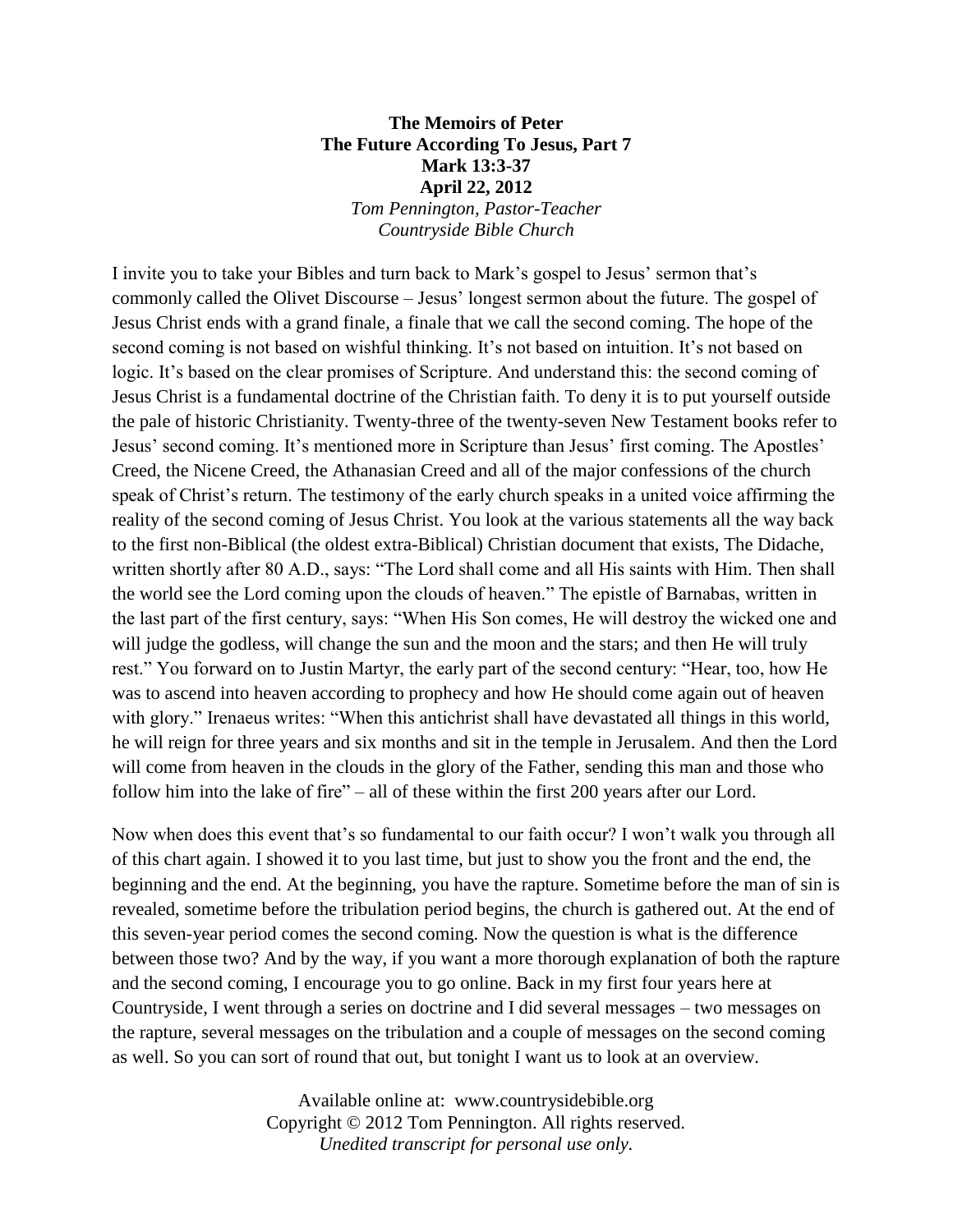Now, when you compare the rapture and the second coming, this is what you get. With the rapture, there is no hint of judgment; the second coming, it's all about judgment (or not all about, but there's an emphasis on judgment). There are no warning signs before the rapture while dramatic signs precede the second coming. The rapture is about the rapture of living believers, but there's no mention of the rapture of living believers in connection with the second coming. There's the resurrection of dead believers in the rapture, but there's no mention of the resurrection of dead believers with the second coming. Before the tribulation comes the rapture; after the tribulation, the second coming. In the rapture, Christ comes in the air. In the second coming, Christ returns to the earth and actually puts His feet on the Mount of Olives according to the prophet Zechariah as we'll see tonight. When He comes in the rapture, He comes for His saints. When He comes in the second coming, He comes with His saints. The rapture is to take the saints to heaven. The second coming is to defeat His enemies and establish His kingdom here on this earth. That's the difference between the rapture and the second coming.

We are talking about the second of these, the second coming – the revelation of Jesus Christ. And we're looking at it from Mark's gospel. Mark 13 is commonly called the Olivet Discourse. And in this famous sermon, Jesus explains the future. So far we've studied the first two sections. We've looked at the beginning of birth pangs. This is in verse 5 to verse 13. All of these things occur throughout church history but in the first three-and-a-half years of the tribulation period, they occur with a greater frequency and intensity as the end draws near – false Christs, war, natural disasters, intense persecution, and the gospel spreading around the globe.

The second part of this sermon concerns the period that's called the great tribulation. This covers the three-and-a-half years from the midpoint of the tribulation to the second coming. And as we studied last week in verses 14 to 23, that period, that three-and-a-half years, is initiated by an event called the abomination of desolation. It's when the 'man of sin,' as Paul calls him in 2 Thessalonians 2 (he's also referred to as the antichrist in the book of Revelation) – this man establishes a covenant with Israel at the beginning of the tribulation period. At the midpoint according to Daniel 9, he breaks that covenant and he establishes himself as an object of worship. He causes the sacrifices in a rebuilt temple to cease and he makes himself the focus of worship. That begins that second three-and-a-half years. It is marked by the persecution of Israel, and specifically of those in Israel who have come to believe as a result of the gospel that will be preached during that time. It is a time of unparalleled tribulation. There's never been a time like it, Jesus says, and there never will be a time like it. It is completely unparalleled. But it is shortened for the sake of the elect, those who come to Christ during the tribulation; He is concerned about them and He shortens it for their sake. It was eternally shortened to that threeand-a-half year period. It is a time filled with spiritual deception as people try to convince, even believers (Satan mounts a last attempt, a last-ditch effort to convince even believers), to follow a false Christ. That's the great tribulation, the second three-and-a-half years.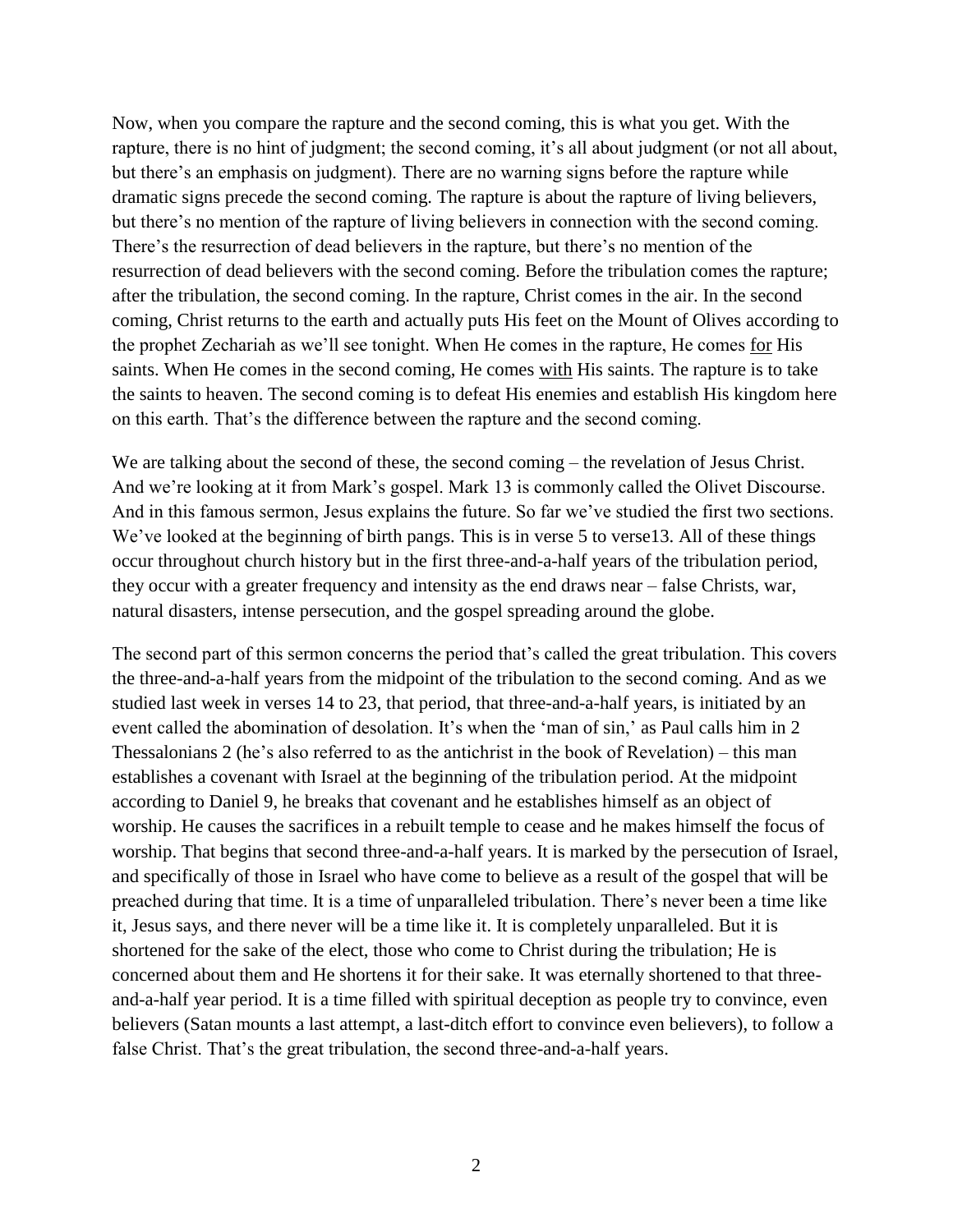Now tonight we come to the third part of the Olivet Discourse and it's the second coming. Look at it in Mark 13: 24:

But in those days, after that tribulation, the sun will be darkened and the moon will not give its light, and the stars will be falling from heaven, and the powers that are in the heavens will be shaken. Then they will see the Son of Man coming in clouds with great power and glory. And then He will send forth the angels, and will gather together His elect from the four winds, from the farthest end of the earth to the farthest end of heaven.

Here we have the event to which all of history has been building. Notice that verse 24 begins with the word "But"; it marks a transition, a crucial transition really – a transition between the appearance of the false Messiahs that Jesus has just said will appear and try to mislead the elect and the future appearance of the true Messiah. Just because most of those who claim that Messiah has come again will be frauds, don't think for a moment that means that the true Messiah will not come. Jesus says "but" – in contrast to that, I will come.

Now let's take this passage apart and let's begin with the timing of the second coming. Jesus has made it very clear during His ministry that no one knows the exact time of His return. Matthew 24:36 (and this is repeated in Mark's gospel as we'll see in a couple of weeks): "But of that day and hour no one knows, not even the angels of heaven, nor the Son, but the Father alone." In Acts, you remember, just before the ascension, the, the disciples were trying to get Jesus to tell them: 'When is it going to be?' "They were saying, 'Lord, is it at this time You are restoring the kingdom unto Israel?' And He said, 'It is not you for to know times or epochs which the Father has fixed by His own authority..." 'You don't know when I'm going to bring in and usher in the end.' Although no one knows the exact timing of the second coming, at the same time in this very sermon, Jesus identifies certain clues to its timing. Notice verse 24: "But in those days (that is, in the general time period that Jesus has been describing), after that tribulation (at the end of the seven years of tribulation described in verses 14 to 23)…" Matthew makes the timing even clearer. In Matthew 24:29, He says: "But immediately after the tribulation of those days…" That's when the second coming will occur – at the end of that period that we call the tribulation.

Now Jesus moves on to identify the signs that are connected to the second coming. In Matthew, Jesus refers to His second coming like this: "Just as the lightning comes from the east and flashes even to the west, so will the coming of the Son of Man be." In other words, when it happens, you're not going to miss it. It will be visible to everyone. So how is God going to make sure that no one misses it, to make sure that everyone knows it's coming? And the answer is through a series of cosmic signs. Look at Luke 21. See how Luke describes it. Luke 21:25:

Then there will be signs in sun and moon and stars, and on earth dismay among nations, in perplexity at the roaring of the sea and the waves, men fainting from fear and the expectation of the things which are coming upon the world; for the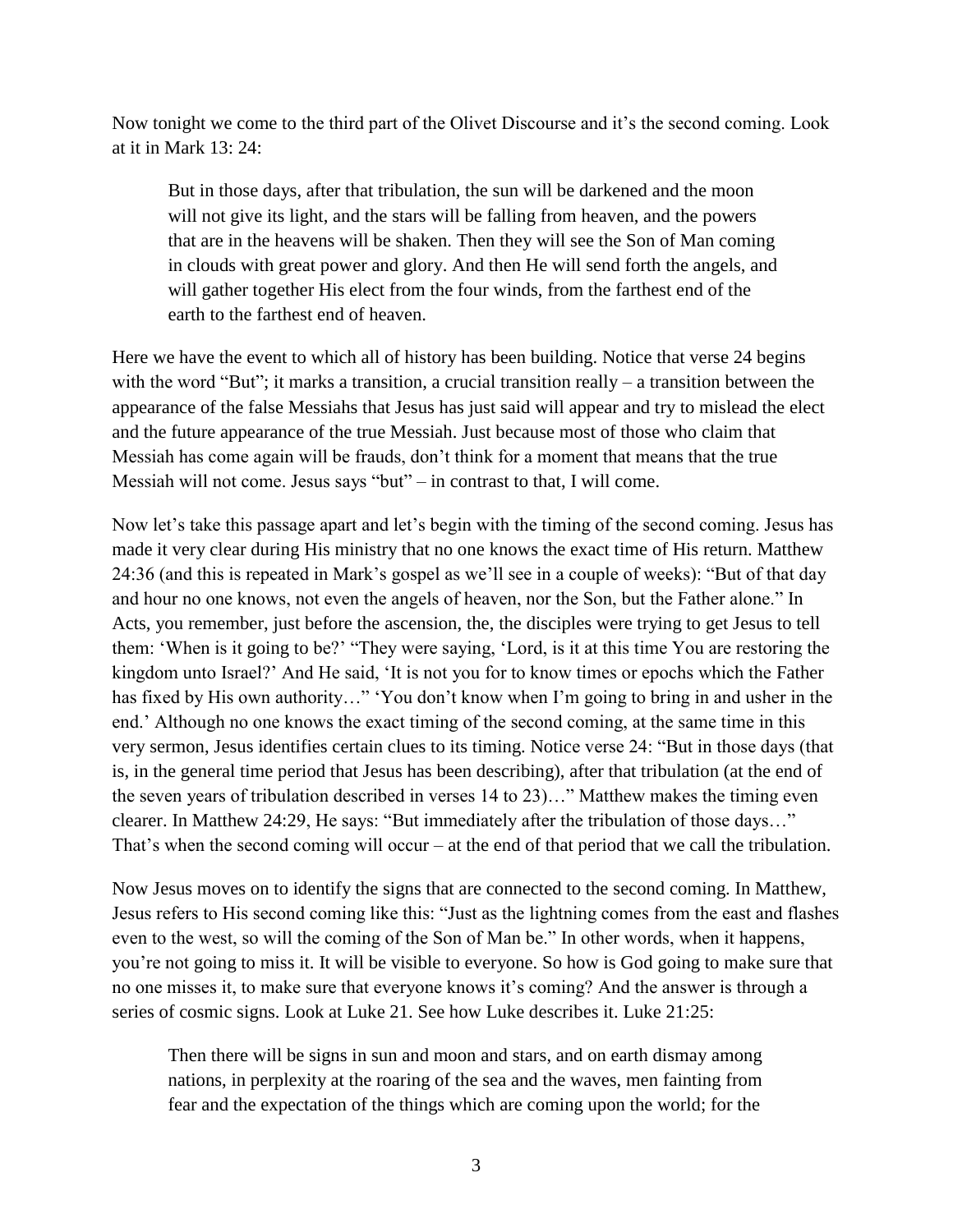powers of the heavens will be shaken. Then they will see the Son of Man coming…

There are going to be these great cosmic signs. Not a single person on the planet will miss it. In fact, Luke tells us some will be so frightened by the terror of what they see that they will experience heart failure. These signs will come at the end of the tribulation and immediately precede the second coming.

Now look back in Mark's gospel, chapter 13, and look again at the verses I read for you, verses 24 to 27. Notice in our translation how much of that is capitalized. That's because these are quotes taken from the Old Testament. As was His habit, Jesus is basing His teaching on the Old Testament Scriptures. As one author puts it: "Jesus is grounding the hope of His disciples solely in the prophetic word." His teaching wasn't in conflict with the Old Testament Scriptures, but rather a perfect explanation of them as we're seeing even on Sunday morning.

Now in verses 24 and 25, Jesus explains that His future coming is going to be preceded by these signs – by catastrophic, cosmic disturbances. What are these signs? First of all, the sun darkened – verse 24 says: "In those days, after that tribulation, the sun will be darkened…" Jesus could be quoting any number of Old Testament texts. There are a number that speak to this and I'm not going to take you back through them. What's going on here? Some consider these verses to be purely figures of speech that describe political upheaval, for example is one commentator's idea – that's farfetched. Although it is possible that there's symbolic language in Jesus' descriptions here of what happens to the universe; at the same time, keep in mind Jesus is describing real, objective events, and the language He chooses is the best language to describe those realities. So, when Jesus says that the sun will be darkened, He means either that somehow God will supernaturally diminish the sun's light output or He means that from our vantage point (from the vantage point of earth), it will appear that the sun has been darkened because He will cause some cataclysm on earth that causes the rays of the sun not to reach this planet. But regardless, He's going to intervene miraculously. We don't know exactly what that's going to look like, but obviously it's going to mean that on earth it appears as if the sun is not functioning properly.

Now there's a remarkable similarity between what Jesus describes here and the sixth seal in the book of Revelation. You remember that title deed to the earth and the Lamb breaks the seals, the Lion of the tribe of Judah. That's the title deed to the earth and, each of those seals as Jesus breaks it, it's as if judgment then comes as a result of that on the earth. He is taking back what belongs to Him. The sixth seal, when He breaks that, brings catastrophic earthquake to the planet. Here's how it reads in Revelation 6:12: "I looked when He broke the sixth seal, and there was a great earthquake; and the sun became black as sackcloth made of hair…" The fact that the two are connected may mean, in fact, that this earthquake that surpasses all of the earthquakes that have occurred so far produces volcanic ash and soot from volcanic eruptions that follow that huge earthquake and it blackens out the sun. That's possibly what he's referring to. Now the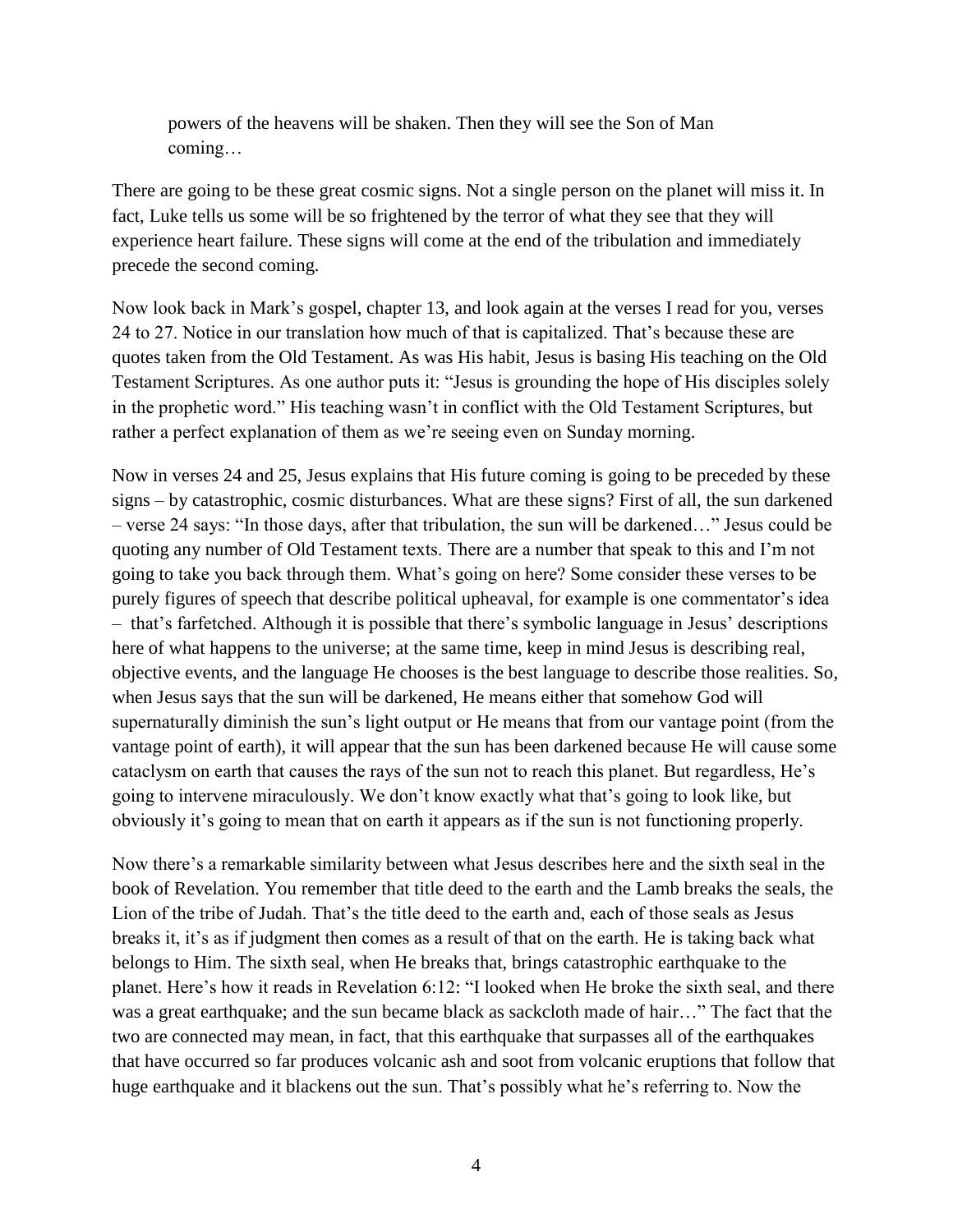logical result – we don't know exactly the answer, but this may be it. It may be that the sun being darkened is the result of these catastrophic events God causes to happen on the planet. Earthquake that sets loose a string of volcanic eruptions – those volcanic eruptions spew ash into the air and it literally blackens the sky.

The logical result of this, of course, leads to a second cosmic disturbance, and that is that the moon is darkened. Whether the sun itself is darkened or whether something in our atmosphere obscures our view of it, the same reality will obviously affect the moon because the moon is reflecting the light of the sun. And so in verse 24, Jesus says: "and the moon will not give its light…" Again, the similarities between Revelation and this are interesting. Revelation 6:12 goes on to say: "the sun became as black as sackcloth made of hair, and the whole moon became like blood (as a result of that great earthquake)..." So it may be that all of this is tied together.

The third sign that's described is that the stars fall, the stars fall. Look at verse 25: "and the stars will be falling from heaven..." In the Greek language, the description here is graphic and the English translators have tried to capture it. The tense highlights the duration of time as star after star falls. Now what does Jesus mean? There are two possibilities. Again, both would be miraculous intervention. God is causing these things to happen. One possibility is that He's referring to the actual stars out in the heavens, and that those stars will leave their rotation and veer off into space so that they appear to people on earth as if they are falling. It may be that He loosens the planetary orbits and the stars go streaming out into space appearing to fall as we see 'shooting stars,' as we call them.

The second possibility is that He's describing the result of meteors hitting the earth. The earth may be showered with meteors. And I think that that may be the most likely explanation because of what is described again in Revelation. If you carefully examine the seal judgments and the trumpet judgments and the bowl judgments (those three series of judgments in groups of seven that are unleashed on the world during the tribulation period), you see meteors, and the results of meteors, described in those. Let me just give you a couple of examples. We're not going to go through all of them, but let me just give you a couple of examples of this idea of stars falling. If you were to look at the sixth seal, verse 13 says that stars will fall (in, this is Revelation 6:13) and that the sky will split apart. The Greek word for 'stars' can identify any celestial body; it's probably meteors. And the sky splitting apart probably means that the meteor impacts will be so great that it will literally self-destruct the earth's atmosphere. Verse 14 goes on to say, of Revelation 6, every island and mountain will be moved, and probably that means the earth's tectonic plates will begin to shift. This will be unimaginable.

If you fast forward to the second trumpet judgment, another meteor is implied there in Revelation 8:8-9;it ignites in the atmosphere. And upon impact with the earth, it creates a huge tidal wave that destroys a third of the world's ships according to Revelation – both those at sea and by inundating those that are in various docks around the world. And as a result of all of this,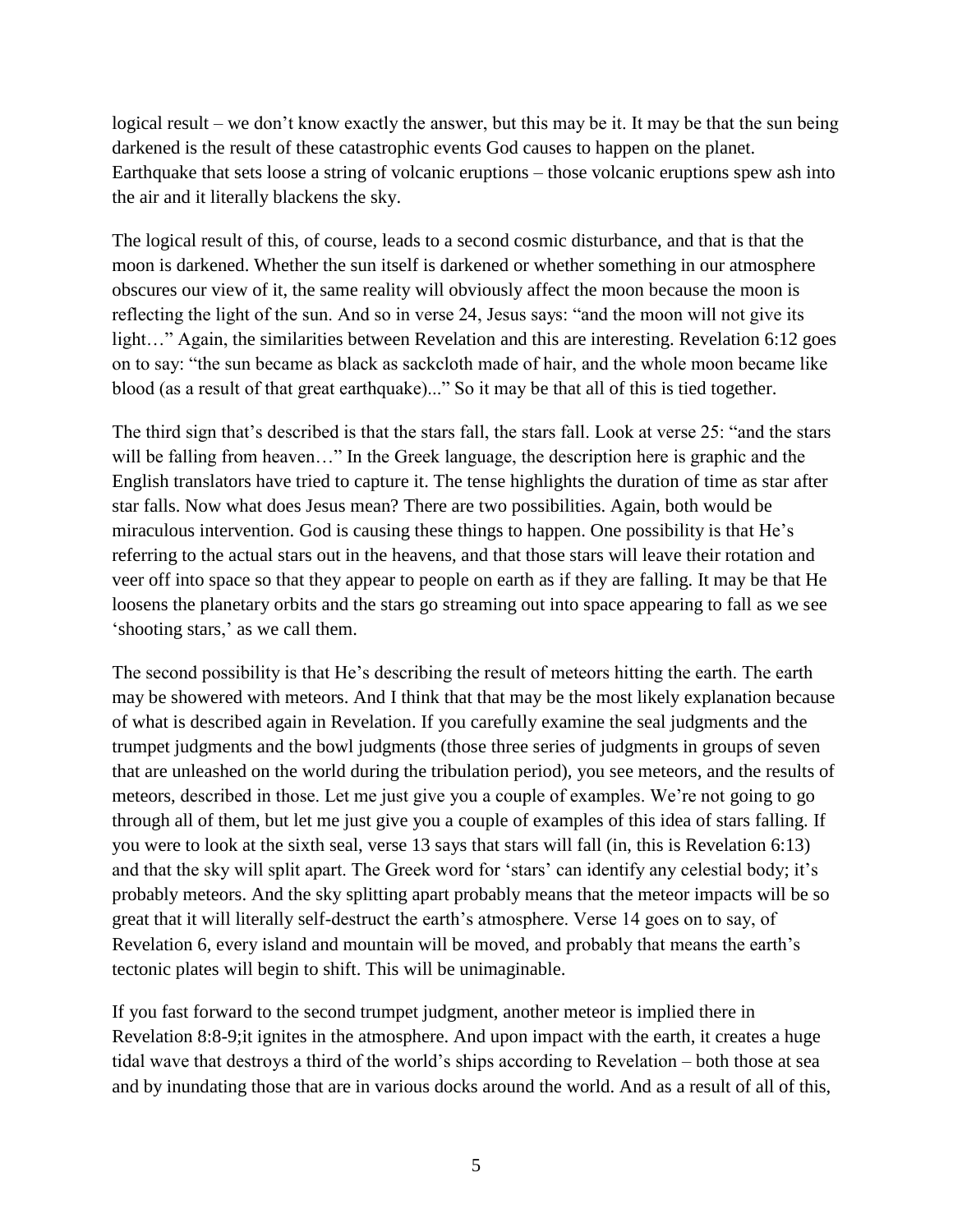Revelation says "the sea became blood." Could be literal – God could actually turn the sea into blood; He's certainly capable of that. Or it might be, as some have suggested, an event caused by the death of millions of tiny organisms as a result of the meteor shower; and if so, it would result in that. So that could be the result as well.

If you look at the third trumpet in Revelation 8:10-11, the fresh water is made bitter. All of earth's fresh water is made bitter because a great star (it's described -could be a comet or another meteor) – as it enters the earth's atmosphere, it shatters into many pieces, falls to earth and poisons a third of the earth's fresh water supply. So the bottom line is, there will be stars falling from heaven.

Jesus goes on as He describes what's going to transpire, the signs of the second coming – not only will stars fall, but "the powers of heaven (verse 25 says) will be shaken." It's possible that this fourth line is really a summary of the three previous lines, but I think the construction in the Greek language makes it more likely that this is a fourth kind of cosmic disturbance. The Greek word for 'shaken' here occurs in Acts 16. You remember when Paul and Silas are in prison in Philippi in Acts 16 and there's an earthquake that causes the doors to open and they're released? This word 'shaken' is used of that earthquake. So the idea here is that the heavens themselves are shaken as by an earthquake. It's like there's this great universal, heavenly earthquake. It's pretty interesting, when you think about it. You remember how the writer of Hebrews describes Jesus? He is the One who "upholds all things by the word of His power." All it would require is for Jesus to simply speak and the gravitational fields that keep the universe in alignment would weaken, and the stars and planets would careen from their courses – the powers of heaven being shaken.

By the way, this same idea also appears in the book of Revelation. You can see this in several of the judgments there. If you look at the fourth trumpet, Revelation 8:13 speaks of the heavens being struck and a third of the sun, moon and stars are affected. It could be that Revelation is saying the day-night cycle will be altered, or it could be that God will supernaturally diminish the intensity of those bodies, radically altering the earth's climate. We just don't know, but clearly, the powers of heaven will be shaken.

If you look at the fourth bowl judgment – those bowls are not like cereal bowls; instead picture a flat plate, kind of a flat bowl that's easily dumped and it pictures God's rapid judgment upon the earth at the very end. And when you look at the fourth bowl, Revelation 16:8-9 describes the sun scorching men – true global warming. Perhaps through the destruction of the earth's protective atmosphere through all of the meteors and the atmosphere being affected by that, the sun will begin to scorch the earth and the result will be fierce drought. There will be heat. There will be drought. There will be painful blisters. The polar icecaps will melt – devastating.

The fifth bowl judgment speaks of there being cosmic darkness connected with pain. There will be pain caused by sores that were mentioned in previous judgments. There will be the absence of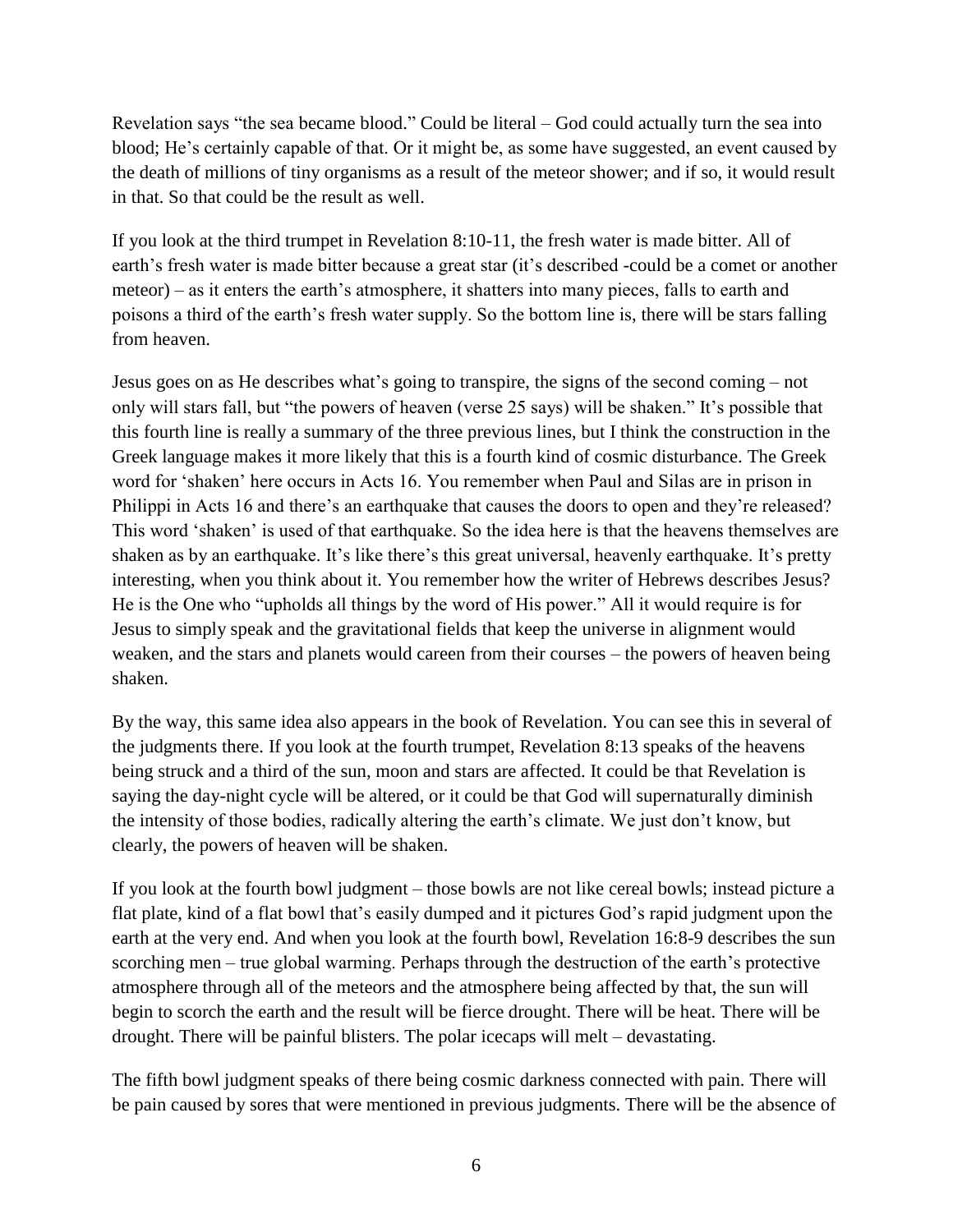water, blistering heat. And in the middle of that comes cosmic darkness. You know that's a terrifying thought, isn't it? I mean, think about, think about how much easier it is to bear up under pain and suffering during the daylight hours? But when the darkness comes, everything just becomes more intense. A toothache during the day is a distraction; at night in the darkness, it's all-consuming. In the darkness, the circumstances of the people on earth will be so intense that John says they will gnaw their tongues.

So those are just a few examples of how the powers of heaven will be shaken. Jesus says 'you won't miss it.' There will be signs before the second coming. And then will come, in response to all of that, not only have we seen the timing of the second coming, the signs of the second coming, but now comes the appearance of the Son, the appearance of the Son. Look at verse 26: "Then they will see the Son of Man coming in clouds with great power and glory." 'Then' – following quickly on the heels of those cosmic disturbances, coming on the heels of global darkness when there's nothing to be seen will come the shining, blazing brilliance of the Son of God like lightning across the sky.

"They shall see…" – the word 'they' here, in context, has to refer to all of the people who were living on the planet at that time. Revelation 1:7 says: "Behold, He is coming with clouds, and every eye will see Him, even those who pierced Him; and all the tribes of the earth will mourn over Him. So it is to be. Amen." Notice John, in that verse, makes Jesus' appearance global ("all the tribes of earth"), but he also makes it very personal ("every eye will see Him"). Before mass media, Christians through the ages have speculated how that could be. In fact, there are some fascinating accounts from the early church fathers. One early church father thought the way it was going to happen is God was going to put a blazing cross in the sky. Of course, now, with the advent of worldwide media coverage, we no longer have to be concerned about how it could happen that every eye could see Him. It may be through means or it may be that God does it miraculously so that no one on the planet misses it. And He doesn't count on CNN. We don't know. Regardless of how it happens, Jesus says "they shall see."

Notice verse 26. What do they see? "The Son of Man coming in clouds…" That simple statement points to the grand finale of human history and the grand finale of God's eternal redemptive plan – the Son of Man. Throughout His ministry, Jesus used that expression of Himself – the Son of Man. You can see it throughout Mark's gospel. What's interesting about that description is it can be used simply to refer to Jesus as a genuine human being. Some of the prophets used that expression 'Son of Man.' But it was intentionally ambiguous because not only could it refer to Jesus as a man (He's the Son of Man!); it could also mean much more. By itself, the title simply means 'Jesus is human,' but here in Mark 13:26, it can only mean one thing. Jesus is identifying Himself with a particular 'Son of Man' in Daniel chapter 7. Turn back to Daniel 7. Oh and by the way, if you doubt this, stay tuned. When we get to Jesus' trial, He comes back to this passage and the high priest doesn't miss it. He knows what Jesus is claiming, that He's claiming this passage. Daniel 7:9. Daniel has this vision in the early part of chapter 7 of the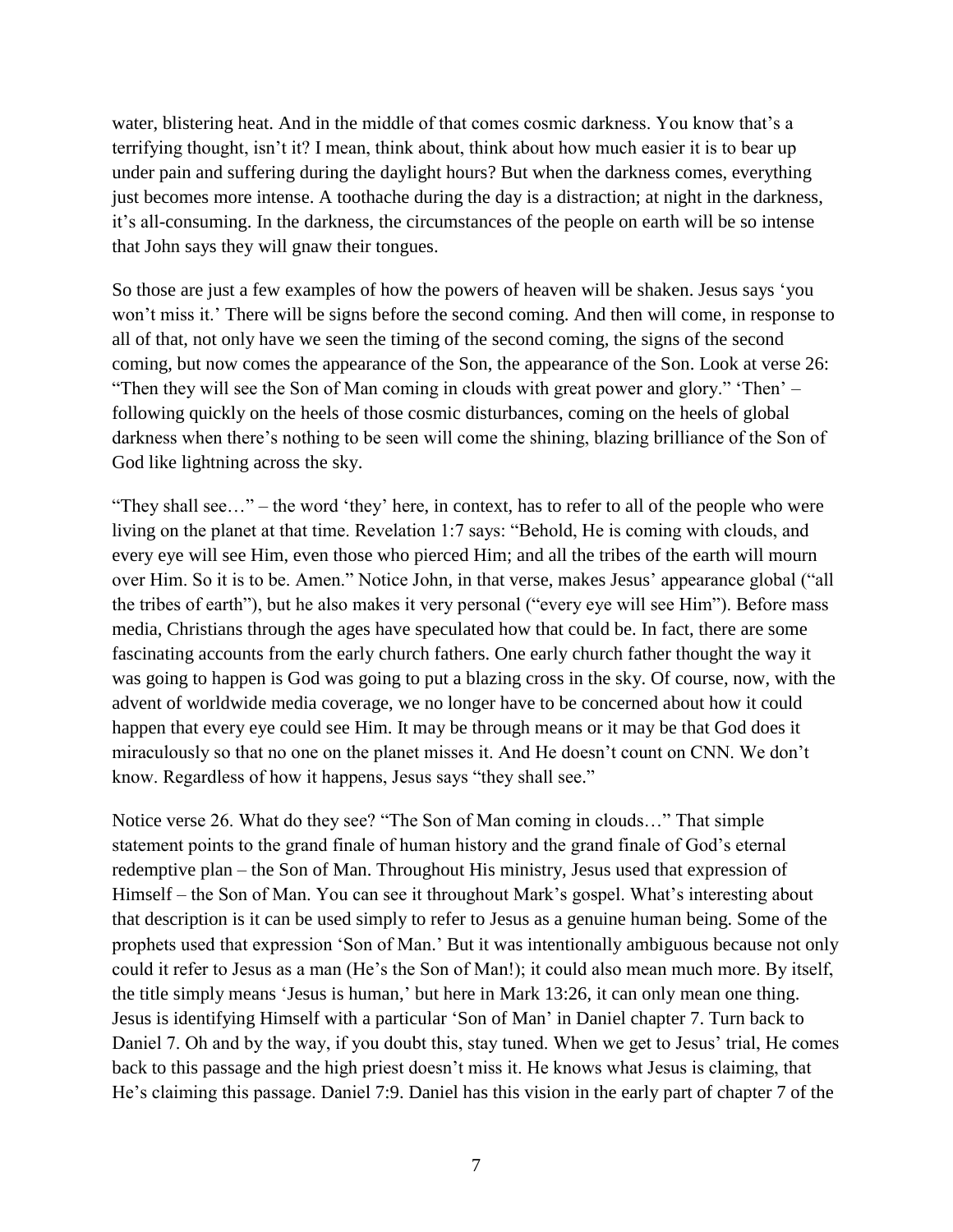kingdoms of the world. And instead of an image like Nebuchadnezzar's image back in chapter 2, this time it's presenting those empires of the world as beasts, ugly monstrosities. While all of that's going on, verse 9 says:

I kept looking until thrones were set up, and the Ancient of Days took His seat (this is God Himself); His vesture was like white snow and the hair of His head like pure wool. His throne was ablaze with flames, its wheels were a burning fire (a chariot throne). And a river of fire was flowing and coming out from before Him; thousands upon thousands were attending Him, and myriads upon myriads were standing before Him; the court sat, and the books were opened. Then I kept looking because of the sound of the boastful words which the horn was speaking (this is antichrist in context; this is the man who will set himself up against God); I kept looking until the beast was slain, and its body was destroyed and given to the burning fire. And as for the rest of the beasts (the rest of the world empires), their dominion was taken away, but an extension of life was granted to them for an appointed period of time.

They each died. Each world empire came and left, but continued and sort of was subsumed in the next. Verse 13 – here's, here we get to the heart of it:

I kept looking in the night visions, and behold, with the clouds of heaven one like a Son of Man was coming, and He came up to the Ancient of Days and was presented before Him. And to Him (to this Son of Man) was given a dominion, glory and a kingdom, that all the peoples, nations and men of every language might serve Him. His dominion is an everlasting dominion which will not pass away; and His kingdom is one which will not be destroyed.

That's what Jesus is claiming. He is claiming to be this person. He is claiming to be the one to whom God the Father gives eternal glory which, remember, God doesn't share His glory with anyone except, in this case, His Son.

By the way, the clouds that are described here are not normal clouds. Instead, they probably refer to the 'shekinah,' that brilliant, blazing glory cloud that pictured God's presence in the Old Testament. When Jesus comes, it's not going to be with those fluffy white things that we enjoy floating through the afternoon sky. It's going to be with the blazing brilliance of the 'shekinah' glory of God.

Jesus is coming back. And when He comes, it will be with indescribable majesty and glory. Zechariah 14:1-4 says when everything looks its darkest for the nation Israel and for Jerusalem, when it is being attacked at the end of that period of time, then He will come and He will set His feet on the Mount of Olives, the very place from which He departed in Acts chapter 1 and the angel said, 'He'll come in like manner as you've seen Him go.'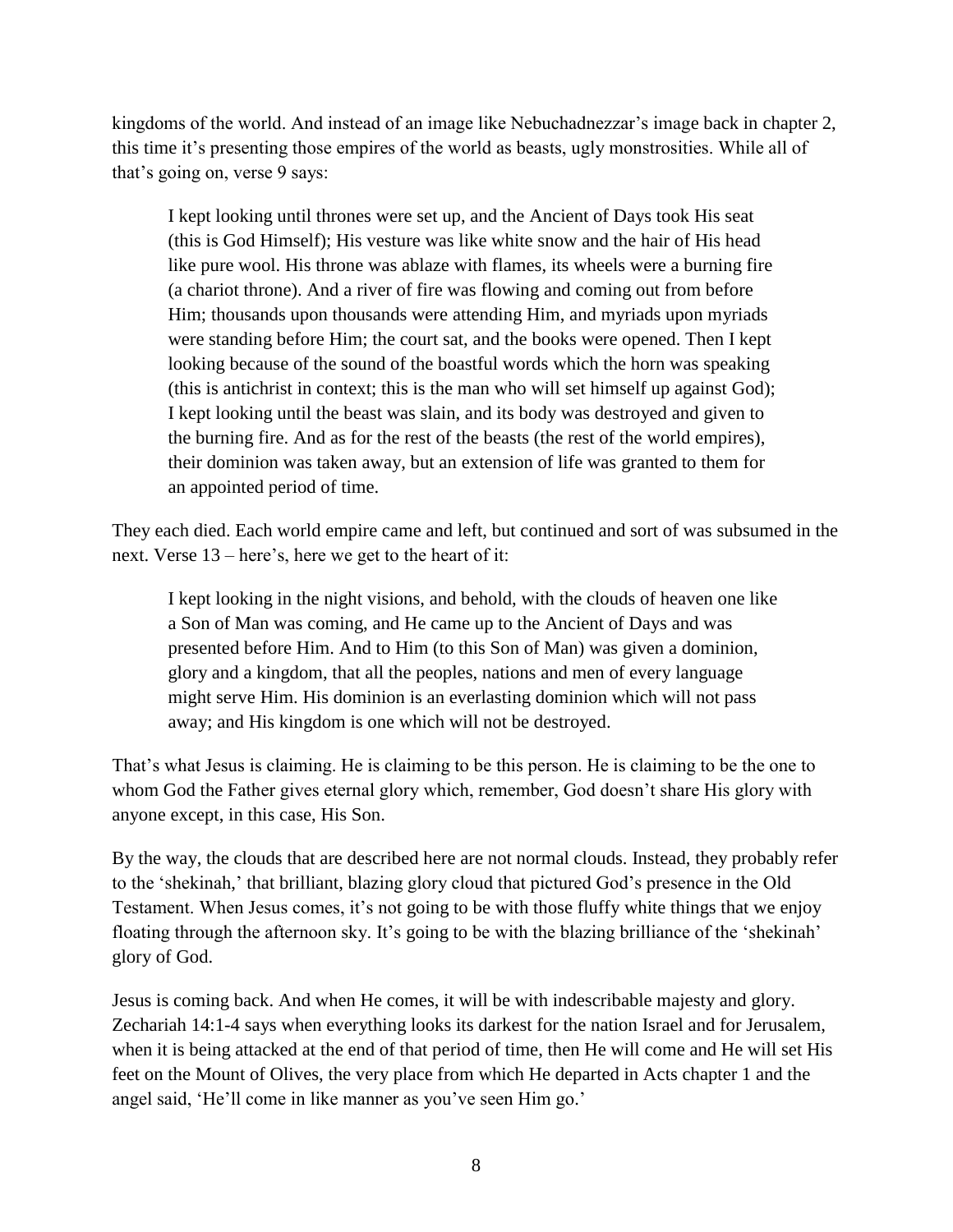But turn with me to Revelation 19. Here is the most graphic account of the return of Jesus Christ. And again, we studied this text so I encourage you to go back and listen, if you want to walk through it in detail, which we did. But notice Revelation 19:11:

And I saw heaven opened, and behold, a white horse, and He who sat on it is called Faithful and True, and in righteousness He judges and wages war. His eyes are a flame of fire (He has piercing laser eyes that distinguish everything the way they really are), and on His head are many diadems (He's a tried and true veteran. This is not a new warrior. This is a warrior who has fought many successful battles); and He has a name written on Him which no one knows except Himself. (People always ask, 'So what is the name?' Think about that for a moment.) He is clothed with a robe dipped in blood, and His name is called the Word of God. (This robe is dipped in blood because, again, He is a warrior who has fought for His people throughout human history. He is used to victory. He hasn't even gotten to the battle that He's coming to fight. This is past battles that have stained His robe. And His name is called the Word of God.) And the armies which are in heaven, clothed in fine linen, white and clean, are following Him on white horses. (By the way, what I love about this battle is you and I don't have to fight in it. We just are along for the ride.) And from His mouth comes a sharp sword, so that with it He may strike down the nations. (The idea is that Jesus Himself doesn't have to fight, physically. Just as He made the world by the words of His mouth, He speaks and His enemies are destroyed.) He will rule them with a rod of iron and (here's a terrifying picture – when He returns) He will tread the wine press of the fierce wrath of God, the Almighty. (The people of earth who are His enemies who have battled Him and cursed His name and abused Him and His people in every way will be like a wine vat filled with grapes, and He on His mighty charger will crush the life from them.) He goes on to say: 'And on His robe and on His thigh He has a name written, 'King of Kings and Lord of Lords.'

He is the exalted One. He's coming with great power and glory, He said. And there it is. That's the description of it. He came the first time, almost unnoticed, and in complete humiliation. When He returns, it will be with the glory of His Father.

How will the people of earth respond to the glorious appearance of Jesus Christ? Here's how they'll respond. Matthew 24:30: "And the sign of the Son of Man will appear in the sky, and then all the tribes of the earth will mourn…" Luke 21 – there will be dismay among the nations. There will be perplexity at the roaring of the sea and the waves, men fainting from fear and from the expectation of what's coming. Revelation 1:7: "Behold, He is coming…every eye will see Him…and all the tribes of earth will mourn over Him" – but not mourning to repentance, but the mourning for the consequences that are coming. He's coming.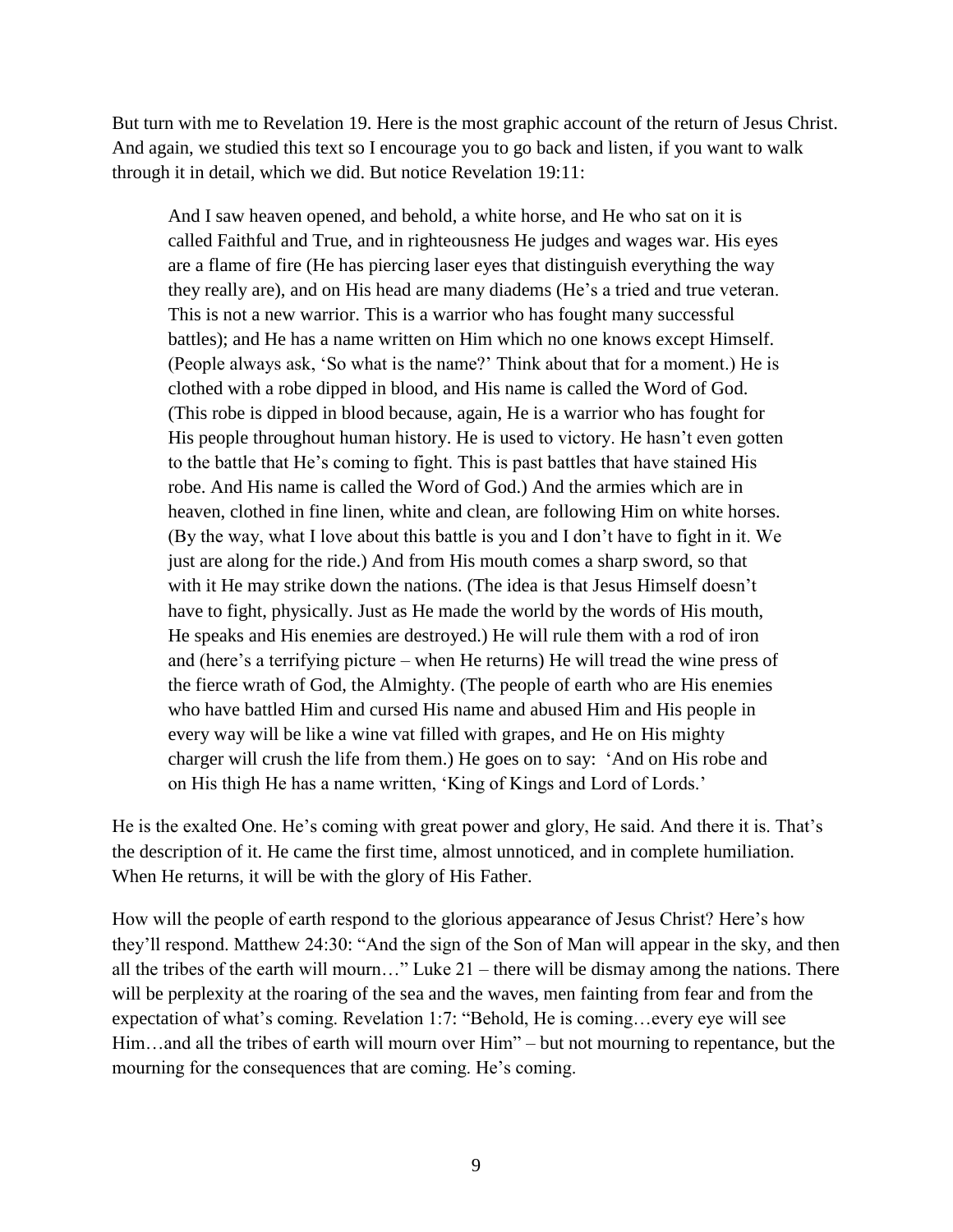When He comes, what will be the focus of the Son? Look at verse 27. You know, there are many reasons for the second coming. One reason is to execute God's vengeance on the wicked. That's one of the reasons Jesus is coming. Second Thessalonians 1 says "the Lord will be revealed from heaven with His mighty angels in flaming fire, dealing out retribution to those who do not know God and to those who do not obey the gospel of our Lord Jesus." That's one of the reasons for the return of Christ. But the real focus of the second coming in this text, Jesus says, is not the wicked but it's His elect. Look at Mark 13:27: "And then He will send forth the angels, and will gather together His elect from the four winds, from the farthest end of earth to the farthest end of heaven"

Again, notice the time reference here – 'then.' In conjunction with the second coming, Jesus will send forth the angels, those powerful created beings intended to serve God and the saints. And at His command, the angels will gather together His elect. Who are these people? Well, putting the total picture together, these are probably believers who came to faith in Jesus as Messiah during the tribulation and survived the onslaught of the man of sin. Here's how Daniel puts it in Daniel 12:1. He says at the end of that verse after that time of tribulation, he says: "everyone who is found written in the book will be rescued (will be rescued)." Jesus will come to rescue His elect.

You see this as well in Zechariah. Turn to Zechariah with me – not a book we go to often right at the end of the Old Testament. Zechariah chapter 12. I love this because it just shows the grace of God. Zechariah 12:9: "And in that day I will set about to destroy all the nations that come against Jerusalem." Remember, at the end of the tribulation period the nations gather to destroy God's people, and God says, 'I will set out to destroy them.' Verse 10, in the middle of that: "I will pour out on the house of David and on the inhabitants of Jerusalem, the Spirit of grace and of supplication, so that they will look on Me whom they have pierced; and they will mourn for Him, as one mourns for an only son, and will weep bitterly over Him like the bitter weeping over a firstborn. In that day there will be great mourning in Jerusalem, like the mourning of Hadadrimmon in the plain of Megiddo." That was the weeping over the death of King Josiah; it'll be like that, he says. Chapter 13:1: "In that day (the weeping won't last because in that day) a fountain will be opened for the house of David and for the inhabitants of Jerusalem, (a fountain) for sin and for impurity." Jesus is coming for His elect.

Notice He gathers them (back in Mark's gospel, verse 27, He gathers them) from the four winds; that is, from the four points of the compass, and from the farthest end of earth to the farthest end of heaven. Apparently, that refers to the reality that heaven and earth meet at the horizon. And so from every point of horizon, He will gather His elect from all the compass points of the globe. They'll be scattered to every corner of the globe (His elect), but He will gather them. This shows the grace of God, doesn't it?, during the tribulation. Even as He pours out His wrath on the earth, He'll still be redeeming people from all over the planet. And He's coming back to rescue them.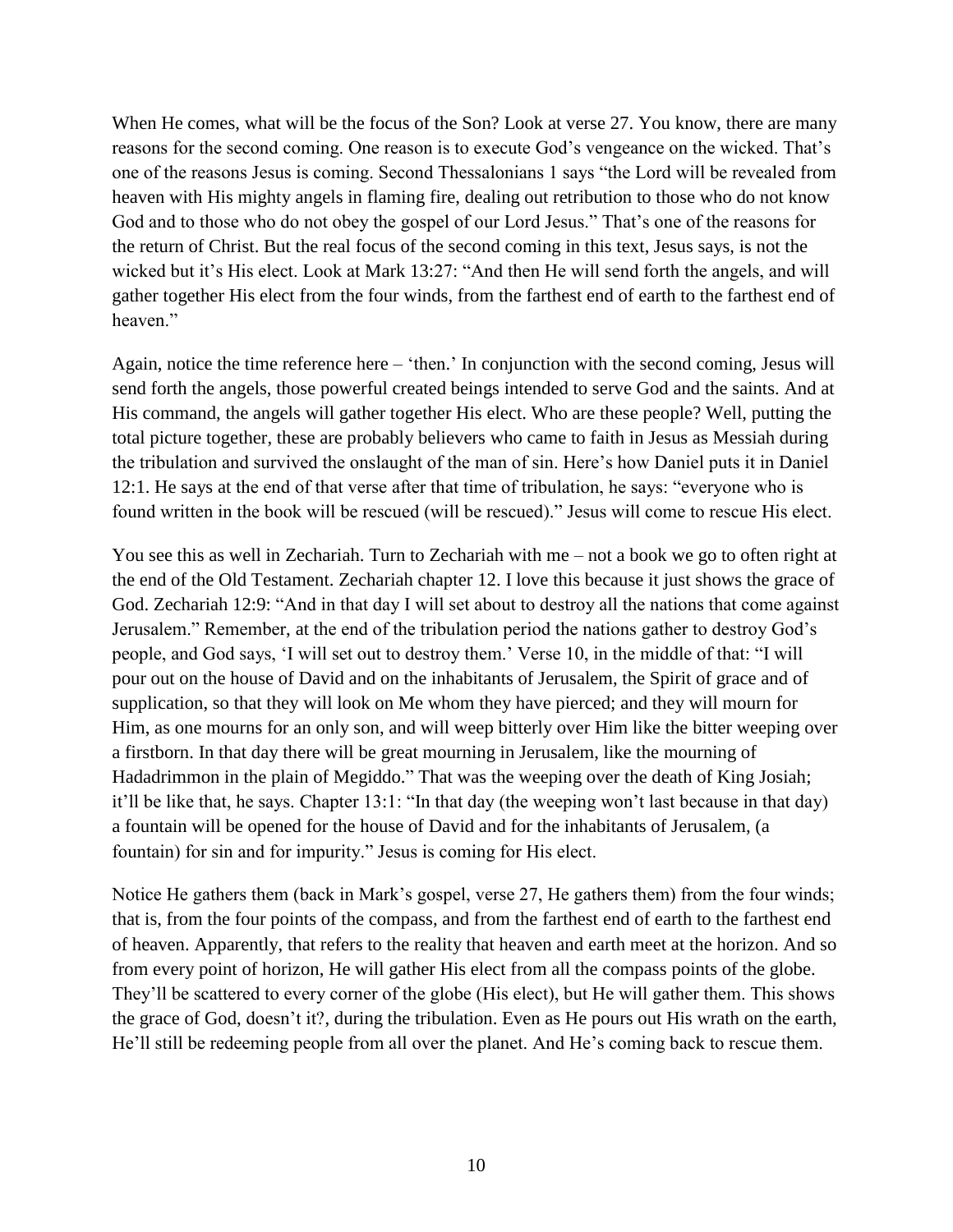By the way, this expression at the end of verse 27 also shows the universal rule of Jesus Christ. There is no place on the planet. Jesus is not a local deity. As Revelation says, I love this. Revelation 7:9, John speaking:

"I looked, and behold, a great multitude which no one could count, from every nation and all tribes and peoples and tongues (you can't get more inclusive than that, okay? Every ethnicity, every language – however you want to classify people, they're all represented), standing before the throne and before the Lamb, clothed in white robes (they're believers), and palm branches were in their hands… One of the elders says to John, 'These are the ones who come out of the great tribulation, and they have washed their robes and made them white in the blood of the Lamb.'

Some are martyred for their faith during the tribulation period; they're pictured here. Others from every tribe and nation and tongue scattered all over the globe will survive, and Jesus will come for them. Jesus is coming back and, chiefly, it will be for His own.

Now, when we contemplate the second coming, what are the lessons for us? What should we learn? How should we respond? First of all, when we think of the second coming, it should confront us with the reality of a future judgment. Jesus will interrupt life as we know it. Do you understand that? Life like it is today is not going to continue forever. It could be the rapture will occur tonight. It could be the time events could start in place where seven years from now (Jesus returns) after pouring out His wrath on this planet, He returns. But He will return. Make no mistake. You will stand – or more accurately, you will fall – before Jesus Christ. There will be no exceptions. You and I all will fall before Jesus Christ, personally. Matthew 16:27: Jesus says: "For the Son of Man is going to come in the glory of His Father with His angels, and will then repay every man according to his deeds." Hebrews 9:27: "… it is appointed for men to die once and after this comes judgment…" It may be by His coming. It may be by death. But the reality of future judgment is coming. In Acts 17:31, the fact that God raised Jesus from the dead shows that through this same person, through Jesus, "because He has fixed a day in which He will judge the world in righteousness…" The question is are you really ready for that? Are you ready if tonight, in death, you slip out of this world to stand before Jesus Christ?

There's a second thing that we should think about when we think about His coming and that is, as believers, it should strengthen our hope. Look at 2 Thessalonians with me just briefly, Second Thessalonians 1:4. Paul talks about the amazing persecution and inflictions that the church endures in this world – some of them inflicted by those who hate Christ, others just part of living in a fallen world. But he says, 'Listen. Christ is coming. Christ is coming.' And verse 6 says:

For after all it is only just for God to repay with affliction those who afflict you (primarily the reference here is to those who are antagonistic to our faith), and to give relief to you who are afflicted and to us as well when the Lord Jesus will be